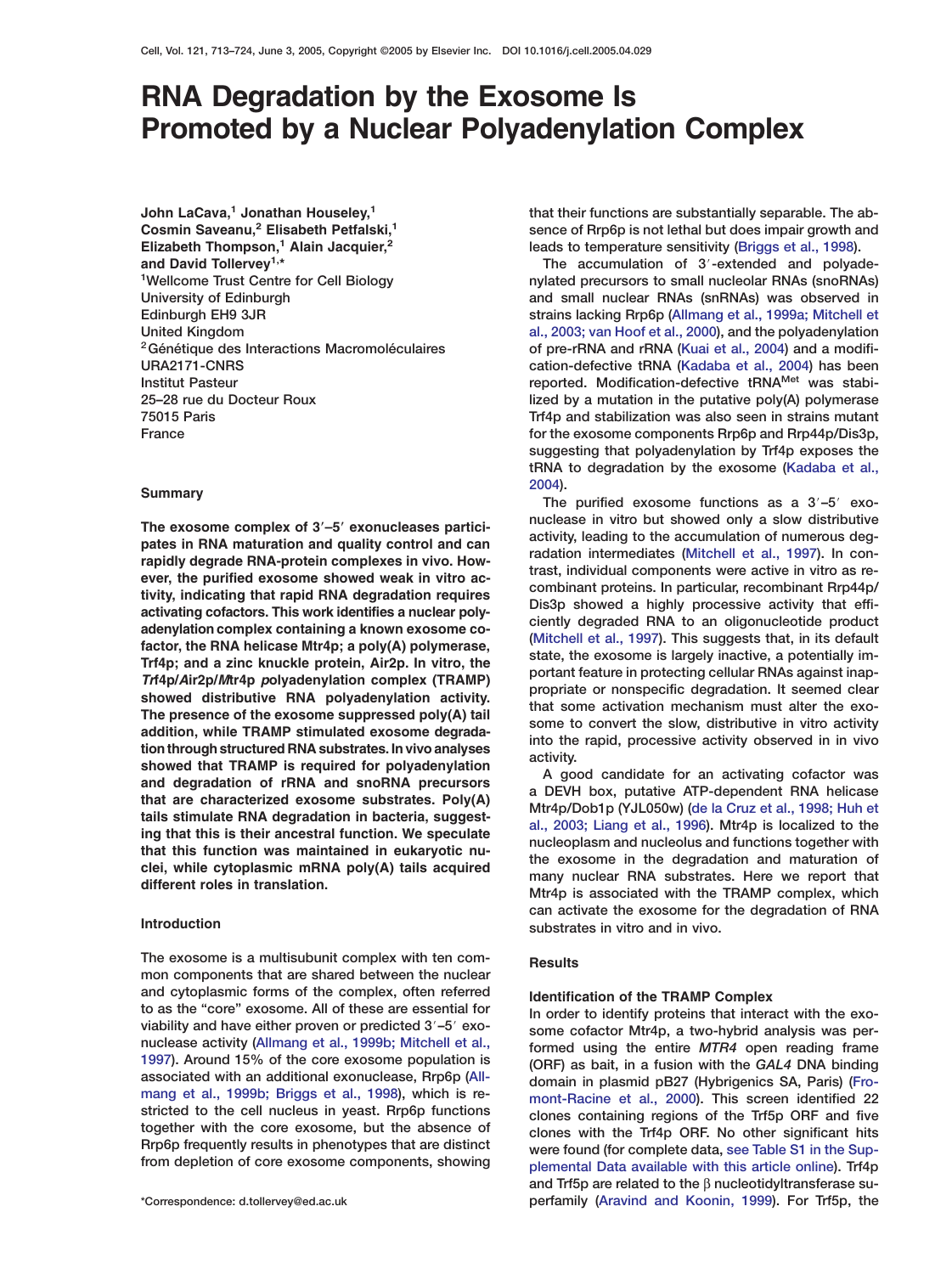**minimal region common to all of the clones interacting with Mtr4p is amino acids 53–199 (see [Figure 1A](#page-2-0)), which lies immediately N terminal to the nucleotidyltransferase domain. Each fragment of Trf4p recovered contains a large region of the ORF, precluding more accurate mapping; however, given the high overall homology between Trf4p and Trf5p (57% identity, 70% similarity over 559 aa), it seems very likely that they share a homologous Mtr4p binding site. The central regions of the two proteins are very homologous (73% identity over 363 aa), and this homology extends into the minimal interaction region between Trf5p and Mtr4p [\(Figure 1A](#page-2-0)).**

**In other two-hybrid analyses, Air2p was identified as an ORF interacting strongly with Lsm2p [\(Fromont-](#page-11-0)[Racine et al., 2000\)](#page-11-0). Air1p and Air2p (***a***rginine methyltransferase-***i***nteracting** *R***ING finger protein) are 48% identical and contain RING-type fingers or zinc knuckle domains [\(Inoue et al., 2000\)](#page-11-0). Purification of a fusion between Air2p and a tandem affinity purification (TAP) tag failed to provide evidence for stable association with the Lsm2-8p complex, but Mtr4p and Trf4p were identified in the precipitate. This association was supported by a recent high-throughput, systematic analysis [\(Kro](#page-11-0)[gan et al., 2004](#page-11-0)).**

**Initial proteomic analyses used a standard TAP-purification protocol [\(Rigaut et al., 1999\)](#page-11-0), but substantially better yields were obtained following modifications to the procedure (see Experimental Procedures). [Figure](#page-2-0) [1B](#page-2-0) shows a Coomassie blue-stained gel of large-scale precipitates of TAP-tagged Air2p, Trf4p, Trf5p, and Mtr4p. Major bands were excised and identified by mass spectrometry. Air2p-TAP coprecipitated Mtr4p and Trf4p with apparent stoichiometry. Mtr4p and Air2p coprecipitated with Trf4p-TAP, again with apparent stoichiometry. In the doublet labeled as Air2p in [Figure 1B](#page-2-0), both bands were identified as Air2p. Mtr4p coprecipitated with Trf5p-TAP, but no bands corresponding to the mobility of Air1p or Air2p were observed. Finally, Trf4p, Trf5p, and Air2p coprecipitated with Mtr4p-TAP; however, in this case, the recovery of Mtr4p was clearly greater than the other proteins. The apparent stoichiometry of the complex makes it unlikely that the proteins associated only via substrate RNAs. Moreover, RNase treatment of the Trf4p-TAP complex bound to IgG prior to release by TEV cleavage did not abolish the recovery of protein bands with the gel mobility predicted for Mtr4p and Air2p (Figure S1).**

**To confirm these interactions and determine their salt sensitivity, Trf4p-TAP, Trf5p-TAP, and Air2p-TAP were purified following washing of the columns with 100 or 500 mM NaCl [\(Figure 1](#page-2-0)C). The presence of Mtr4p in the precipitate was assessed by Western blotting using anti-Mtr4p (anti-Dob1p) antibodies [\(de la Cruz et al.,](#page-10-0) [1998\)](#page-10-0). Mtr4p was coprecipitated with Trf4p-TAP, Trf5p-TAP, and Air2p-TAP in preparations washed with 100 mM NaCl but was lost following washing at 500 mM NaCl. The amount of Mtr4p coprecipitated with Trf4p was higher than with Trf5p, consistent with the estimate that Trf4p is** w**3-fold more abundant than Trf5p [\(Ghaem](#page-11-0)[maghami et al., 2003\)](#page-11-0). Ten-fold less of the Mtr4p-TAP preparation was used in [Figure 1B](#page-2-0), confirming that only a fraction of the Mtr4p population is associated with** **the complex, even under physiological salt conditions. Western blotting confirmed that all four TAP-tagged proteins were bound to the IgG column and cleaved by TEV protease with similar efficiency (data not shown). The nucleolar ribosome synthesis factor Nop1p [\(Aris](#page-10-0) [and Blobel, 1988; Schimmang et al., 1989\)](#page-10-0) was not detectably coprecipitated with any of the TAP-tagged proteins [\(Figure 1](#page-2-0)B), and Mtr4p was not detectably recovered in a mock precipitation from the nontagged control strain (P51) (data not shown).**

**We conclude that Trf4p, Air2p, and Mtr4p form a salt labile complex, which appears to be approximately stoichiometric based on the Coomassie blue staining and will be referred to as TRAMP. Trf5p forms a distinct complex with Mtr4p but does not copurify with Air1p or Air2p. In addition to its participation in the TRAMP complex, a large pool of free Mtr4p also exists. This indicates that Mtr4p is likely to have functions that are not shared by the TRAMP complex, a conclusion that is supported by in vivo analyses (see below).**

## **Characterization of the TRAMP Complex**

**The association of Mtr4p with the putative poly(A) polymerases Trf4p and Trf5p led us to test an Mtr4p-TAP precipitate for polyadenylation activity. Mtr4p-TAP purified at 150 mM NaCl, which was expected to be associated with Trf4p, Trf5p, and Air2p, was assessed for polymerase activity in the presence of 1 mM ATP, UTP, GTP, or CTP [\(Figure 2A](#page-3-0)) using a 37 nt RNA substrate derived from the pBS polylinker [\(Mitchell et al., 1997\)](#page-11-0). Robust polyadenylation activity was seen with ATP, with much lower polymerase activity in the presence of GTP. With UTP, only 1–2 nt was added, and no activity was seen in the presence of CTP.**

**To determine whether the observed polyadenylation is due to the presence of the complex associated with Mtr4p, we compared the activity of a 150 mM salt precipitate (TRAMP samples in [Figure 2B](#page-3-0)) with Mtr4p-TAP purified with washing at 500 mM salt (Mtr4p samples in [Figure 2B](#page-3-0)), which dissociates Trf4p, Trf5p, and Air2p from Mtr4p. Coomassie blue staining (data not shown) demonstrated that the 500 mM salt wash did not significantly alter the recovery of Mtr4p itself. The high-salt Mtr4p preparation showed no poly(A) or poly(G) addition [\(Figure 2](#page-3-0)B), confirming that the polymerase activity shows salt-labile association with Mtr4p.**

**Poly(A) polymerase activity was then assayed using Trf4p-TAP, Trf5p-TAP, and Air2p-TAP purified following washing with 500 mM NaCl [\(Figure 2B](#page-3-0)). Trf4p was associated with a poly(A) polymerase activity that closely resembled the 150 mM salt preparations of Mtr4p (TRAMP lanes). In contrast, no activity was detected for Trf5p-TAP. Western blotting of the protein A tag that remained bound to the IgG column after TEV cleavage confirmed that all three TAP-tagged proteins had bound with similar efficiency and were quantitatively cleaved by TEV (data not shown). The Air2p-TAP preparation showed a lower but clearly detectable polyadenylation activity, indicating that it was still associated with the active polymerase. We conclude that the poly(A) polymerase activity present in 150 mM preparations of Mtr4p-TAP is likely to be associated with the TRAMP complex between Mtr4p, Trf4p, and Air2p, with**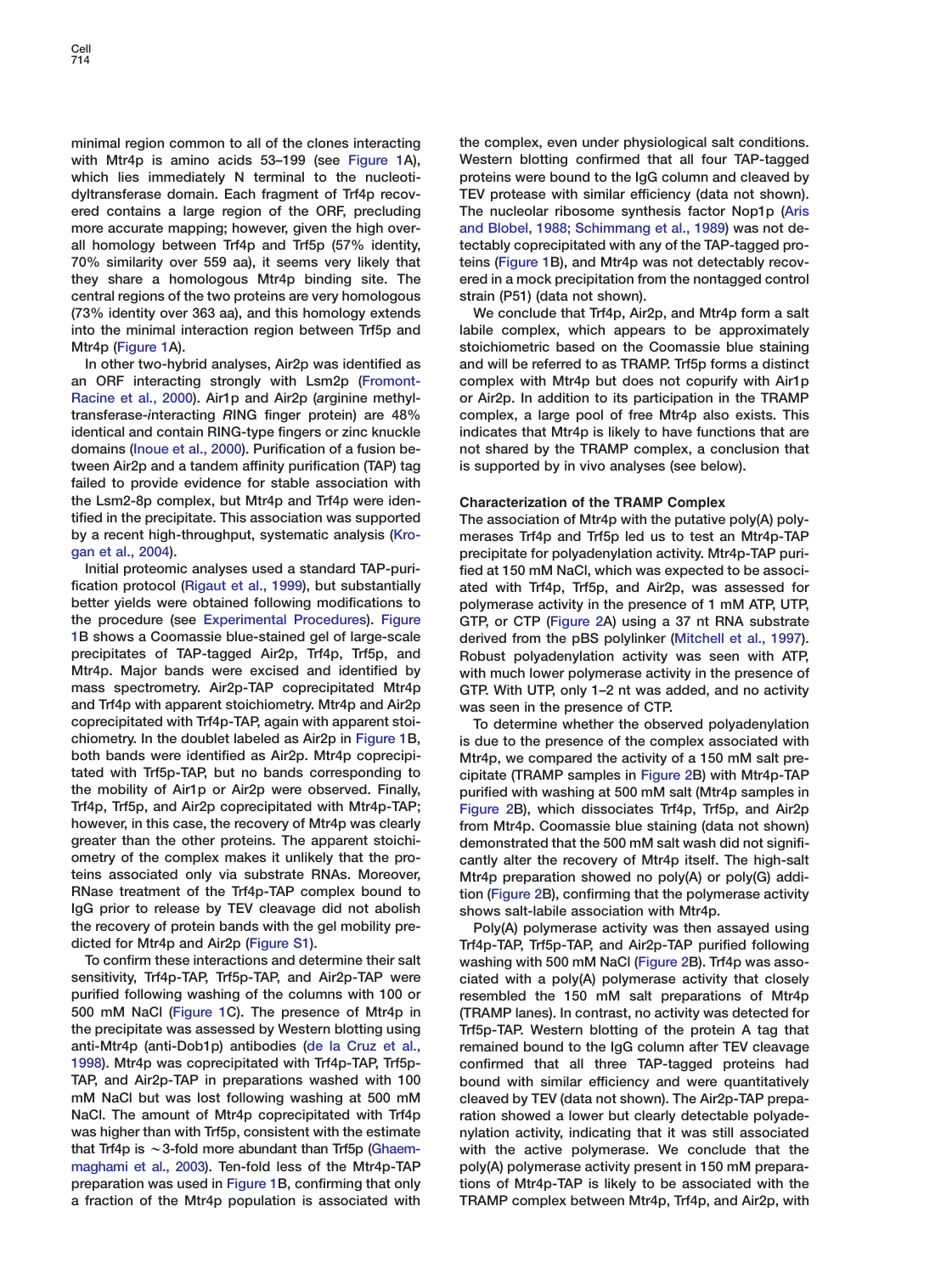<span id="page-2-0"></span>

**Figure 1. Mtr4p Interacts with Trf4p, Trf5p, and Air2p**

**(A) Regions of Trf4p and Trf5p identified in a two-hybrid screen with full-length Mtr4p as bait. See [Table S1](#page-10-0) for coordinates.**

**(B) Coomassie blue-stained gel, showing large scale TAP purifications. TRAMP components identified by mass spectrometry of excised bands are indicated. Proteins with altered mobility due to the presence of the tandem affinity tag are indicated with an asterisk. Other prominent bands were identified as common contaminants of TAP purifications: proteins of the large ribosomal subunit and cytoplasmic translation factors. In other analyses, the additional bands visible in the Mtr4p-TAP lane were identified as Mtr4p breakdown products.**

**(C) Western analysis showing the salt sensitivity of coprecipitation of Mtr4p with Air2p-TAP, Trf4p-TAP, and Trf5p-TAP. The cell lysates containing the TAP-tagged proteins indicated were bound to IgG columns and washed with either 100 mM or 500 mM NaCl, as indicated, prior to elution by TEV cleavage. Eluted proteins were analyzed by Western blotting with anti-Mtr4p and anti-Nop1p. Approximately 10-fold less of the control Mtr4p-TAP eluate was loaded than the other samples. The asterisk indicates an unidentified crossreacting protein.**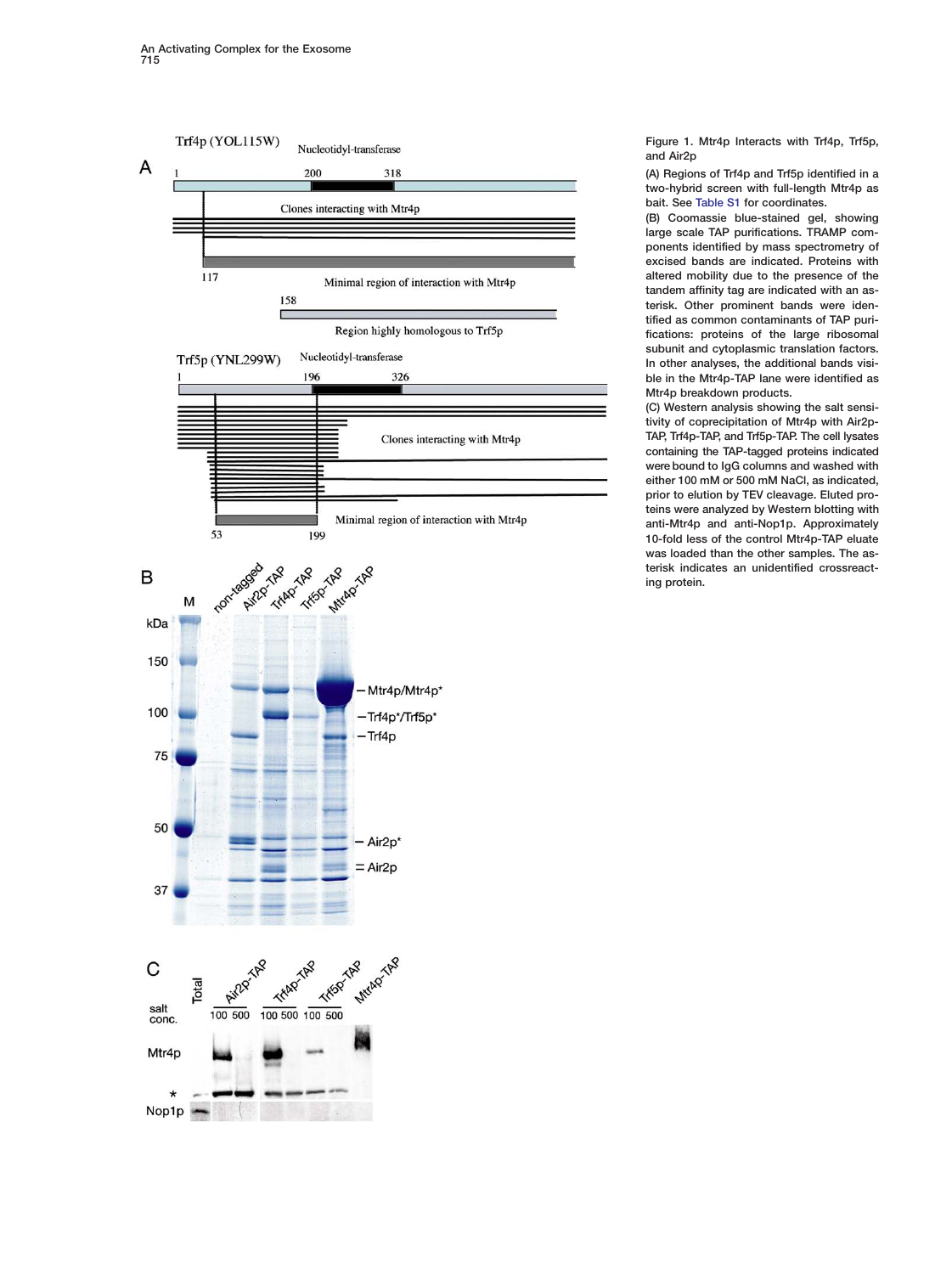<span id="page-3-0"></span>

# **Figure 2. TRAMP Polyadenylates an RNA Substrate**

**TRAMP samples were copurified with Mtr4p-TAP following washing at 150 mM NaCl. Mtr4p, Trf4p, Trp5p, and Air2p samples were isolated by purification of the corresponding TAP-tagged proteins following washing at 500 mM NaCl. RNA products were separated by polyacrylamide gel electrophoresis and detected by autoradiography. Incubation times are in minutes at 30°C.**

**(A–C) The 37 nt RNA substrate is a 5**# **end labeled, 37 nt transcript from the pBS polylinker. (A) Transcript incubated with TRAMP in the presence of 1 mM ATP, GTP, CTP, or UTP, as indicated. (B) Transcript incubated in the presence of 1 mM ATP with TRAMP copurified with Mtr4p-TAP or with the individual TAP-tagged proteins indicated separated by washing at 500 mM NaCl. (C) Longer time course of incubation in the presence of 1 mM ATP with TRAMP copurified with Mtr4p-TAP.**

**(D) A 5**# **end-labeled 110 nt pre-tRNA transcript incubated with Trf4p-TAP in the presence and absence of ATP and with a 10-fold reduced amount of enzyme (10%) lanes. The position of migration of a 150 nt size marker is indicated.**

**catalysis performed by Trf4p. In contrast, Trf5p showed no in vitro activity.**

**To better characterize the mode of poly(A) addition, more detailed time courses were analyzed (Figure 2C). Poly(A) tails added to the 37 nt substrate by either the** **TRAMP complex or purified Trf4p appeared to be quite discrete in size, with an elongation rate of approximately one nucleotide per minute.**

**We also assayed polyadenylation on a substrate that was potentially more physiologically relevant. In vivo analyses indicated that an undermodified pre-tRNA was subject to Trf4p-dependent degradation [\(Kadaba](#page-11-0) [et al., 2004](#page-11-0)), suggesting that an unmodified pre-tRNA transcript should be a substrate for in vitro polyadenylation and degradation. Incubation of a 110 nt substrate encoding** *S. pombe* **pre-tRNASupSI [\(Krupp et al.,](#page-11-0) [1991](#page-11-0)) with TRAMP or isolated Trf4p gave a rate of poly(A) addition very similar to that seen with the 37 nt substrate (Figure 2D and data not shown). Both the synchrony and slow rate of poly(A) addition suggested a distributive mode of elongation. This was tested by using 10-fold less Trf4p in the reaction to alter the ratio between the RNA and Trf4p (10% lanes in Figure 2D). This led to only a small increase in the length of the RNA substrate, and no products were detected of the length seen at the higher Trf4p concentration. We conclude that Trf4p and the TRAMP complex show a distributive mode of poly(A) addition. Such a mode of elongation might be an important feature of a polymerase that is associated with a degradative activity, since it implies frequent dissociation from the substrate, potentially allowing access to exonucleases.**

# **Stimulation of Exosome Activity by the TRAMP Complex**

**For initial analyses of in vitro activity, we used a standard TAP purification protocol [\(Rigaut et al., 1999\)](#page-11-0). The exosome was purified using a TAP-tagged form of the core component Csl4p, following washing at 500 mM NaCl, while TRAMP was copurified with Mtr4p-TAP at 150 mM NaCl. On the 37 nt transcript [\(Figure 3A](#page-4-0)), the exosome alone was able to initiate degradation but was largely stalled after a few nucleotides, as previously reported [\(Mitchell et al., 1997\)](#page-11-0). The combination of the exosome and the TRAMP complex reduced polyadenylation of the substrate but also suppressed the accumulation of the intermediates, suggesting that the processivity of the exosome had been enhanced. Some stabilization of the full-length RNA was also observed, suggesting that binding and slow poly(A) addition by TRAMP may impede initial access of the exosome to** the 3<sup>'</sup> end of the substrate.

**Analyses were also preformed using the 110 nt pretRNA transcript. This is predicted to be structured and has a single nucleotide 3**# **overhang, features that should make it relatively resistant to 3**# **exonuclease digestion. The exosome or TRAMP complexes alone showed a very low level of degradation of the tRNA transcript [\(Figure 3B](#page-4-0)). Degradation was stimulated by the combination of the exosome with the TRAMP complex, with the appearance of an activity that converted the input RNA to a 4 nt product [\(Figure 3B](#page-4-0); see Figure S2 for comparison of the reaction product to an RNA ladder). Interestingly, this activity closely resembles that previous reported for the recombinant exosome subunit Rrp44p [\(Mitchell et al., 1997\)](#page-11-0). To confirm that degradation was stimulated by the TRAMP complex,**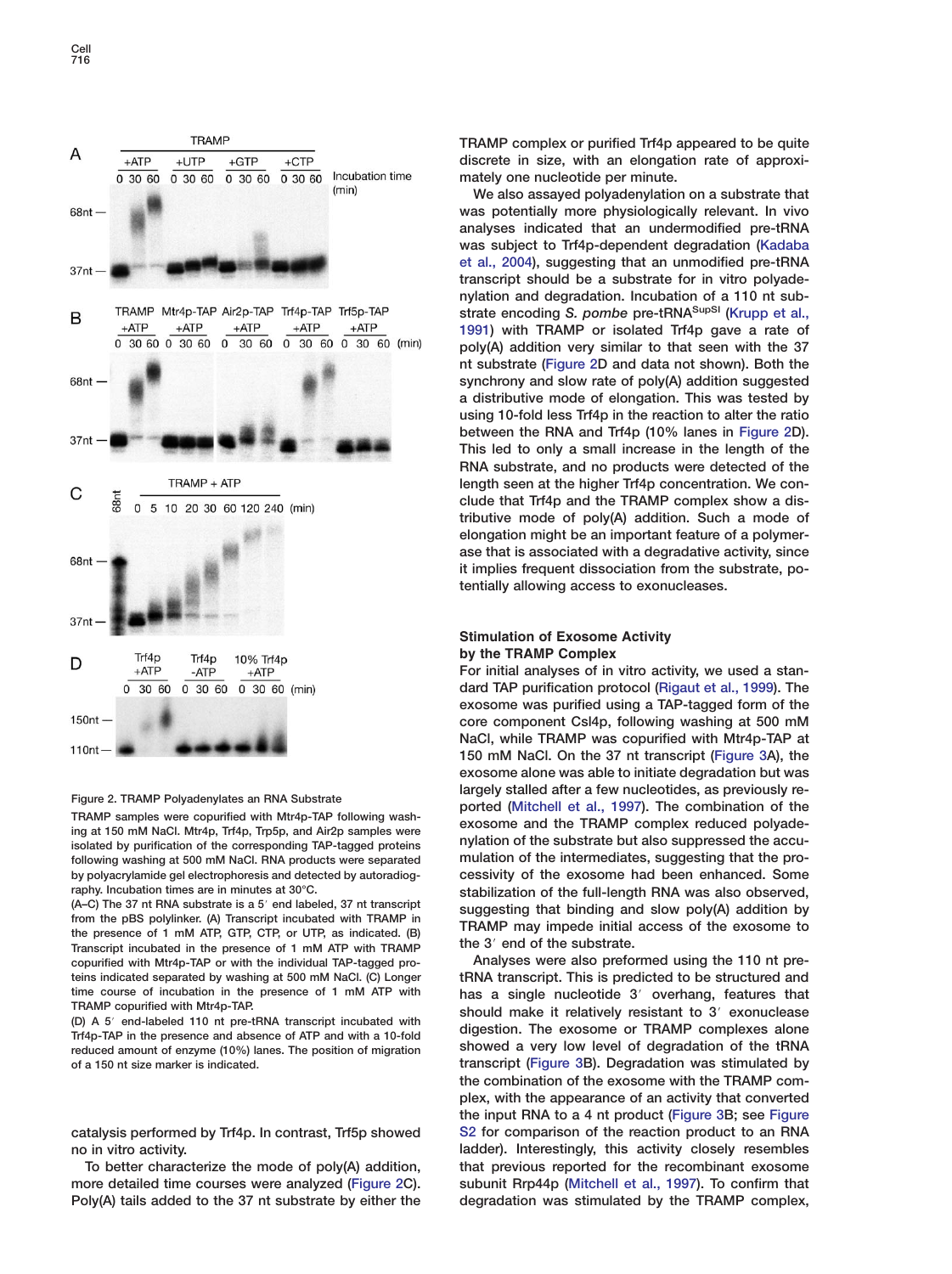<span id="page-4-0"></span>

**Figure 3. The TRAMP Complex Stimulates RNA Degradation by the Exosome**

**The exosome was copurified with Csl4p-TAP following washing with 500 mM NaCl. TRAMP was copurified with Mtr4p-TAP, Trf4p-TAP, or Air2p-TAP at 150 mM NaCl. The individual proteins were purified following dissociation of the TRAMP complex by washing with 500 mM NaCl. All reactions contain 1 mM ATP. Products were separated on 12% polyacrylamide gels. Incubation times are in minutes at 30°C.**

**(A) The 37 nt RNA substrate was incubated with TRAMP copurified with Mtr4p-TAP and/ or the exosome. Major degradation intermediates produced by the exosome in the absence of TRAMP are indicated with an asterisk.**

**(B) The 110 nt pre-tRNA substrate was incubated with the exosome and/or TRAMP as indicated.**

**(C) Air2p-TAP, Trf4p-TAP, Trf5p-TAP, and Mtr4p-TAP were purified under conditions expected to lead to recovery of the intact TRAMP and tested for their ability to stimulate tRNA degradation by the exosome. The lower panel was exposed 4-fold longer than the upper panel.**

**(D) Individual components of TRAMP were separated by purification following washing at 500 mM NaCl and incubated together with the exosome complex. The lower panel was exposed 4-fold longer than the upper panel.**

**we compared the activity of Air2p, Trf4p, Mtr4p, and Trf5p purified under physiological conditions (Figure 3C) and following washing at 500 mM salt (Figure 3D). The exosome was activated by the TRAMP complexes copurified with Air2p, Trf4p, and Mtr4p but was not stimulated by Trf5p purified under the same conditions (Figure 3C). In contrast, the proteins purified after washing with 500 mM salt failed to stimulate degradation singly or in combination. We conclude that the intact TRAMP complex is required for degradation. The activity of the exosome, TRAMP, or exosome + TRAMP was not stimulated by the addition of 1 mM phosphate to the reaction (data not shown), a concentration that was previously shown to activate** *E. coli* **PNPase and the recombinant exosome subunit Rrp41p [\(Mitchell et](#page-11-0) [al., 1997](#page-11-0)). This may indicate that a hydrolytic component of the exosome, rather than one of the phosphorolytic components, is activated by the TRAMP complex. We cannot, however, exclude the possibility that sufficient phosphate is carried over with the purified protein complexes to stimulate activity.**

**We also analyzed the activity of the TRAMP and exosome complexes purified under the modified condi-** **tions used to obtain the complexes visualized in [Figure](#page-2-0) [1C](#page-2-0). These preparations showed substantially higher in vitro activity [\(Figure 4\)](#page-5-0). Both the exosome and Air2p (TRAMP) preparations were able to partially degrade the substrate, but the combination yielded a synergistic increase in degradation [\(Figures 4A](#page-5-0) and 4B). To assess the effects of a poly(A) tail on exosome activity, the tRNA substrate was polyadenylated by treatment with Trf4p [\(Figure 4D](#page-5-0)). The exosome alone was able to efficiently remove the poly(A) tail, generating a product with gel mobility that was indistinguishable from the nonpolyadenylated transcript. Addition of high-saltpurified Mtr4p failed to stimulate degradation of the deadenylated tRNA and indeed appeared to be mildly inhibitory. We conclude that the poly(A) tail can be rapidly removed by the exosome alone, but its presence does not strongly stimulate degradation of the structured tRNA region, even in the presence of the Mtr4p RNA helicase. The role of poly(A) tail addition in stimulating degradation was further assessed by analyses in the presence and absence of added ATP and** in the presence of cordycepin (3<sup>'</sup> deoxyadenosine) 5<sup>'</sup> **triphosphate, an ATP analog that cannot be extended**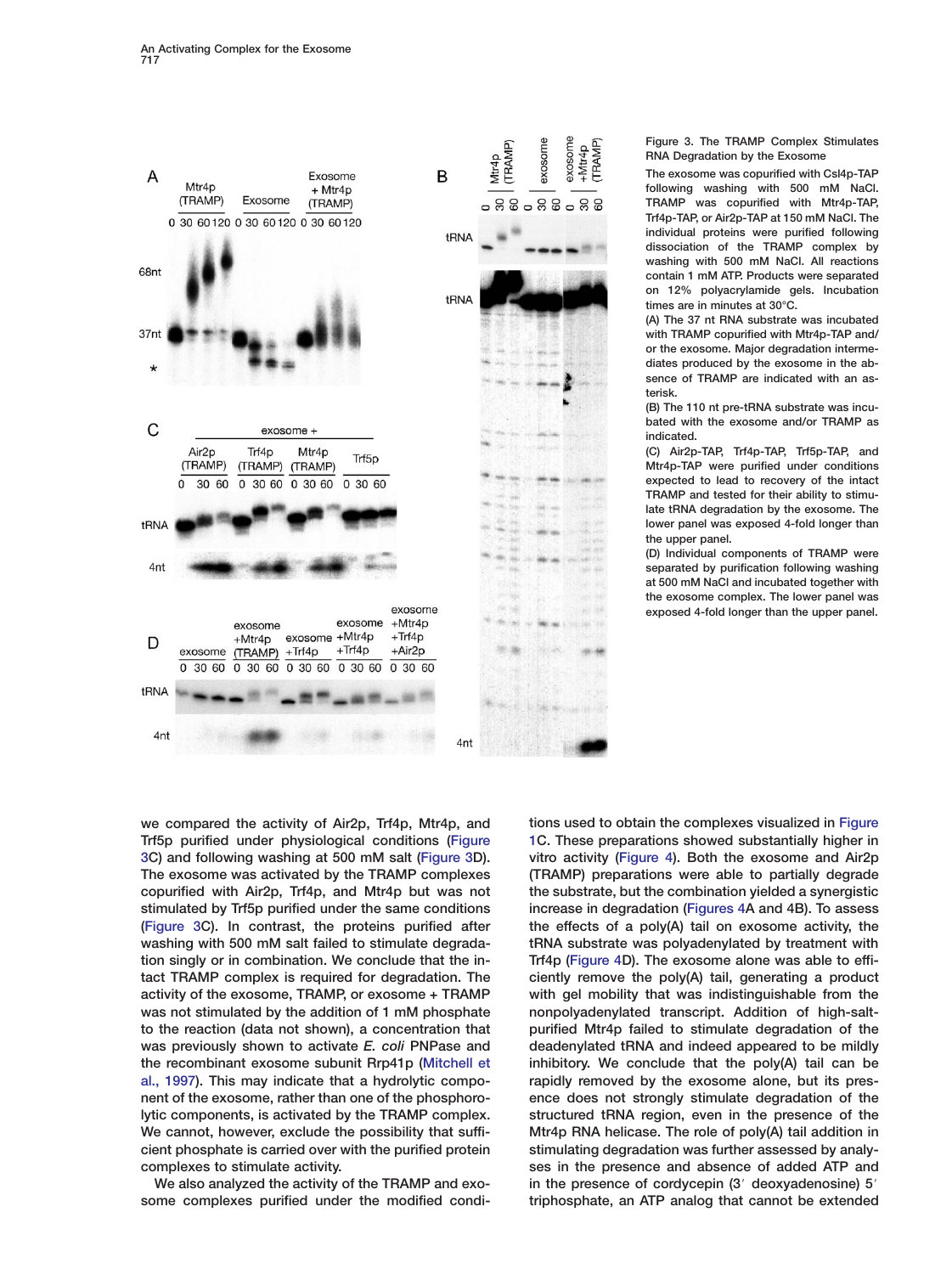<span id="page-5-0"></span>



**TRAMP was copurified with Air2p at 100 mM NaCl, and the individual components were purified following washing with 500 mM NaCl to disrupt the TRAMP complex. The exosome was purified with Csl4p-TAP, following washing at 500 mM NaCl. The substrate is a 110 nt tRNA transcript, which is estimated to be present in approximately 10-fold molar excess over the exosome. Products were separated on 8% polyacrylamide gels.**

**(A) The exosome was incubated together with intact TRAMP or the individual components recovered after washing at 500 mM in the presence of 1 mM ATP.**

**(B) Graph showing PhosphorImager quantification of input RNA remaining with time. The data are the mean of three independent experiments. Bars show ± one standard error.**

**(C) The exosome was incubated with the 110 nt tRNA transcript alone or with the TRAMP complex, in the absence of added ATP (No ATP lanes), or in the presence of 1 mM ATP or 1 mM cordycepin triphosphate.**

**(D) The 110 nt tRNA transcript was polyadenylated by treatment with purified Trf4p-TAP. The polyadenylated RNA was then incubated with the exosome alone or in combination with purified Mtr4p or the TRAMP complex. A small amount of nonpolyadenylated input RNA can be seen in the 0 min time points, and this comigrates with the exosome product.**



**Figure 5. The TRAMP Complex Is Required for Normal RNA Processing and Degradation In Vivo**

**(A–F) Northern hybridization of U14 snoRNA (probe 202), pre-rRNA (probe 004), U5 snRNA (probe 244). Strains with** *GAL***-regulated alleles were grown in galactose and transferred to glucose for the times indicated. All strains were grown at 25°C. The** *TSA1* **mRNA was used as a loading control.**

**(G) Quantification of alterations in U5 isoforms, with the wild-type ratio set as 1. The graph shows the mean of three independent experiments based on PhosphorImager quantification. Bars show ± one standard error.**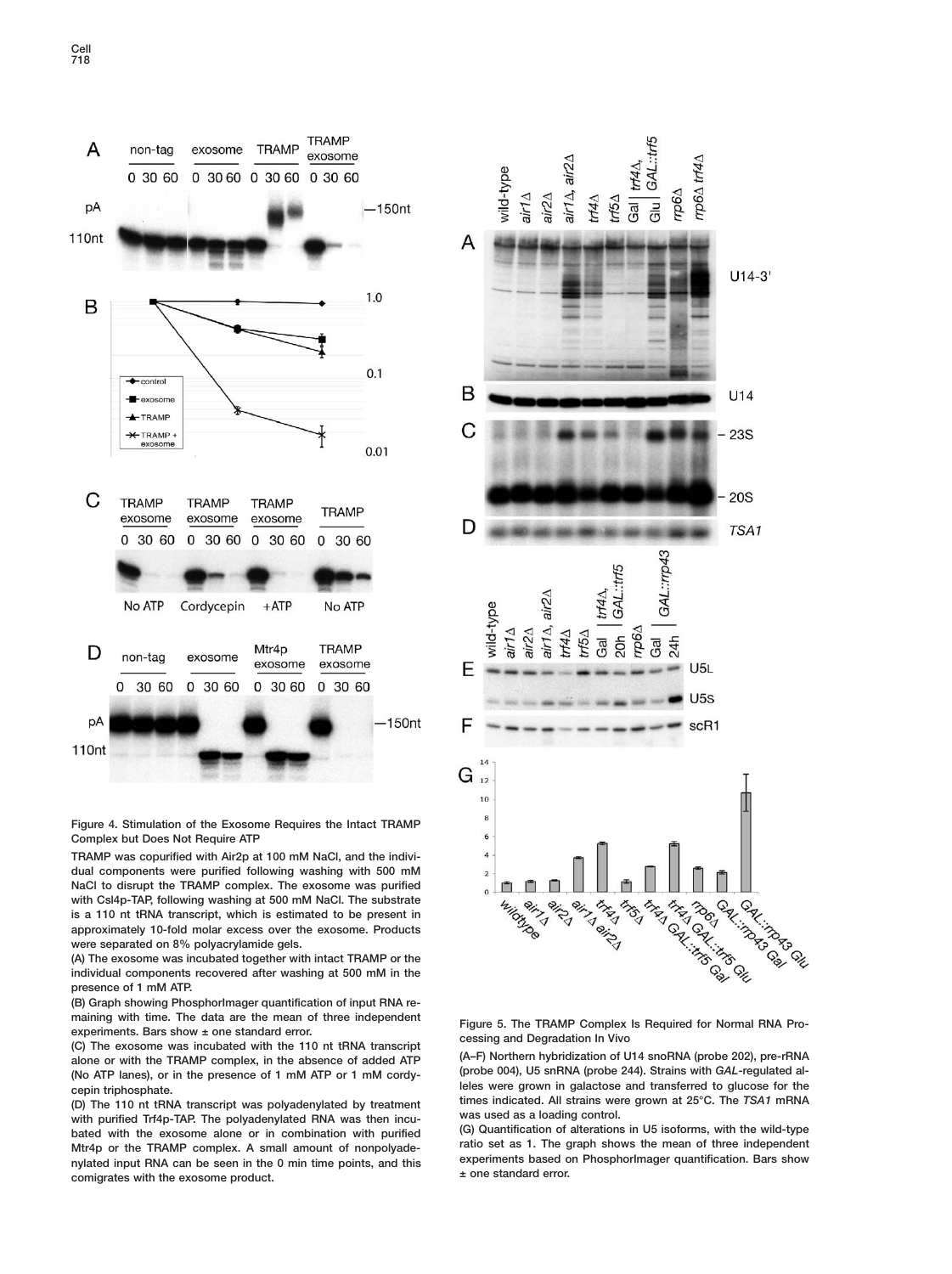<span id="page-6-0"></span>

**into poly(A) chains [\(Figure 4C](#page-5-0)). In four independent experiments using three different TRAMP preparations, similar stimulation of degradation by TRAMP was seen in the presence or absence of added ATP. The presence of cordycepin triphosphate in place of ATP was mildly inhibitory to the reaction. We cannot exclude the possibility that a small amount of ATP is present in the purified protein complexes. However, we estimate that the** RNA substrate is present in  $\sim$  10-fold molar excess **over the protein complexes, and it seems unlikely that this makes a significant contribution to the degradation activity.**

**We conclude that neither the polyadenylation activity of Trf4p nor the putative ATP-dependent RNA helicase activity of Mtr4p is required for the stimulation of exosome activity by the TRAMP complex on this naked RNA transcript in vitro. We would, however, anticipate that these activities are important for activity on the highly structured RNA-protein complexes that are the substrates for the exosome in vivo. The data would be consistent with the activation of one of the hydrolytic components of the exosome, e.g., Rrp44p, which shows highly processive, ATP-independent RNA exonuclease activity in vitro [\(Mitchell et al., 1997\)](#page-11-0).**

# **TRAMP Components Participate in Exosome Activity In Vivo**

**Strains depleted of Mtr4p show in vivo defects in the processing and degradation of nuclear RNAs substrates that resemble those of exosome mutants. To determine whether TRAMP participates in these functions, strains lacking Trf4p, Trf5p, Air1p, and Air2p were tested for defects in nuclear RNA processing and degradation [\(Figures 5 and 6\)](#page-5-0). Trf4p and Trf5p are at least partly functionally redundant in vivo, since double mutants are synthetic lethal [\(Castano et al., 1996b](#page-10-0)). We therefore constructed and tested a strain in which** *TRF4* **was deleted and** *TRF5* **was placed under** *GAL* **regulation to allow its depletion on glucose medium. Strains lacking both Air1p and Air2p are viable but impaired in growth [\(Inoue et al., 2000\)](#page-11-0), and we therefore con**structed and tested an *air1*∆, *air2*∆ strain.

**Exosome mutants accumulate 3'-extended forms of the 5.8S rRNA as well as many snoRNAs and snRNAs and are also defective in the degradation of the aberrant 23S pre-rRNA [\(Allmang et al., 1999a; Allmang et](#page-10-0) [al., 2000; van Hoof et al., 2000\)](#page-10-0). 3**#**-extended forms of the U14 snoRNA (labeled U14-3**# **in [Figure 5A](#page-5-0)) were not** seen in the wild-type, *trf5∆*, *air1∆*, or *air2∆* strains but

**Figure 6. Polyadenylated RNAs Are Accumulated in Strains Lacking the Exosome Component Rrp6p but Not in TRAMP Mutants**

**<sup>(</sup>A–C) Northern hybridization of 3**#**-extended U14 snoRNA (probe 202) and the** *MFA2* **mRNA (probe 402). Total RNA was deadenylated by treatment with RNase H and oligo(dT) prior to gel separation. Strains with** *GAL***-regulated alleles were grown in galactose and** transferred to glucose for the times indicated. The *rrp6∆* strain was **grown at 25°C. All strains except** *GAL::rrp43* **are isogenic.**

**<sup>(</sup>D and E) Northern hybridization of 23S pre-rRNA (probe 004) and the** *PGK1* **mRNA (probe 403). Poly(A)-enriched fractions were obtained by binding to oligo(dT). Five-fold more of the poly(A)+ samples was loaded.**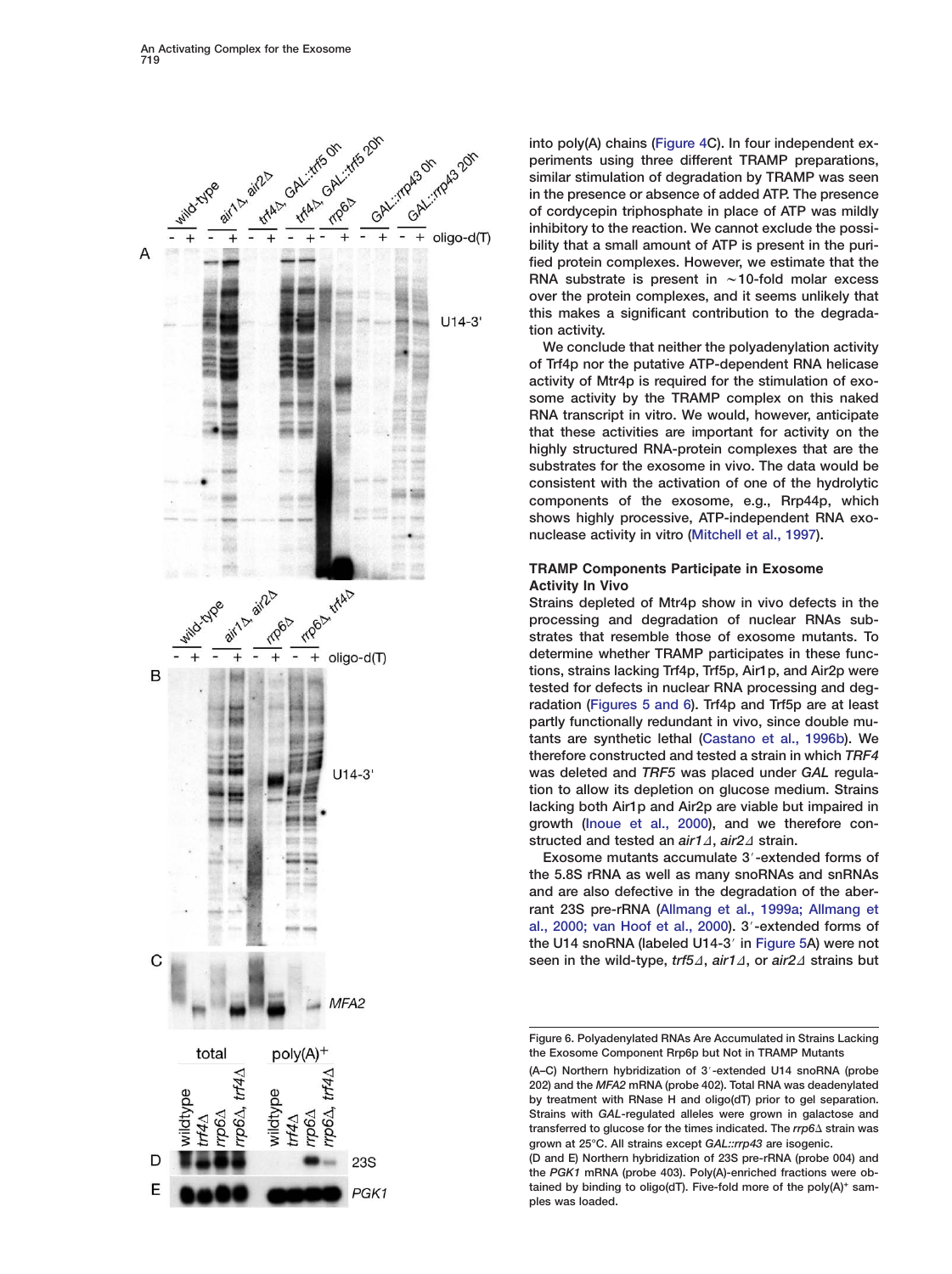were readily detectable in the *air14*, air24 double mu $t$  tant and in the *trf4* $\Delta$  strain. Growth of the *trf4* $\Delta$ , *GAL::trf5* **strain on galactose medium prevented accu**mulation of U14-3', indicating that Trf5p overexpression can suppress the *trf4* phenotype. In contrast, de**pletion of Trf5p in the** *trf4*D**,** *GAL::trf5* **strain grown on glucose resulted in a stronger phenotype than the** *trf4*D **single mutant. In strains lacking the nuclear exosome component Rrp6p, shorter and more heterogeneous U14-3 species were seen, whereas the** *rrp6***Δ,** *trf4***Δ strain resembled** *trf4*D **(see below). No alterations in the level of the mature U14 were seen in the TRAMP mutants, as previously reported for exosome mutants [\(Fig](#page-5-0)[ure 5B](#page-5-0)). This indicates that the 3**#**-extended species probably represent RNAs that would normally have been degraded in the wild-type strain, rather than productive processing intermediates. Increases in the abundance of several small stable RNA species were previously reported in exosome mutants, suggesting that a substantial fraction of the precursor population may normally be degraded during maturation [\(Allmang](#page-10-0) [et al., 1999a\)](#page-10-0).**

**Accumulation of the 23S pre-rRNA was observed in**  $air1\Delta$ ;  $air2\Delta$  strains and in both the *trf4* $\Delta$  and *trf5* $\Delta$ strains but was most marked in the *trf4* $\Delta$  strain that **was also depleted of Trf5p, suggesting that both Trf4p and Trf5p normally participate in pre-rRNA degradation. In the case of the U5 snRNA, exosome mutants increased the ratio of the short to long forms of the RNA, probably due to instability of the short form, which** lacks a 3<sup>'</sup> terminal stem structure. Increases of around **5-fold in the U5S:U5L ratio relative to the wild-type were** seen in the *air1∆*, *air2∆*, and *trf4∆* strains [\(Figures 5D](#page-5-0) **and 5F), whereas depletion of the core exosome component Rrp43p resulted in a 10-fold increase. A low but detectable level of 3**#**-extended 5.8S rRNA was also seen in the same strains (data not shown). This was, however, much less marked than in the exosome mutants or strains depleted of Mtr4p, indicating that TRAMP does not play a major role in 3**# **maturation of the 5.8S rRNA by the exosome and Mtr4p.Together, these data suggest that the TRAMP complex may be more important for the functions of the nuclear exosome in RNA surveillance and degradation than RNA maturation.**

The poly(A) status of 3'-extended pre-U14 was as**sessed by comparison of samples with and without deadenylation by treatment with RNase H plus oligo(dT) [\(Figures 6A](#page-6-0) and 6B; the resolution of the gel is much higher than that used for [Figure 5\)](#page-5-0). In** *air14***,** *air24***, and** *trf4*D*, GAL::trf5* **strains, a pattern of discrete bands was seen, which was little altered by RNase H treatment. In** the *rrp6∆* strain, the U14-3' RNA was highly hetero**geneous but collapsed into two prominent bands following deadenylation. The** *GAL::rrp43* **strain showed weaker accumulation of bands similar in size to those in the TRAMP mutant, some of which were altered in mobility by deadenylation. The level of accumulation in the TRAMP mutants was greater than in a strain depleted of Rrp43p, but** *GAL* **depletion is never complete, and this strain will retain residual exosome activity.**

**During the processing of the 5.8S rRNA and the deg**radation of 3'-extended pre-mRNAs, the role of the **nuclear-specific exosome component Rrp6p is subsequent to and dependent on the activity of the "core exosome," which is comprised of the ten components common to the nuclear and cytoplasmic forms of the complex [\(Allmang et al., 1999b; Briggs et al., 1998;](#page-10-0) [Torchet et al., 2002\)](#page-10-0). This appears also to be the case for 3**#**-extended U14. To determine whether the activity of the TRAMP complex also lies upstream of Rrp6p, we constructed a strain lacking both Trf4p and Rrp6p [\(Figure 6](#page-6-0)B).** In the *trf4∆, rrp6∆* strain, little polyadenyla**tion was detected and the pattern of extended RNAs closely resembled that of the** *air1∆***, air2∆ mutant. Ac**cumulation of the major RNA species seen in the *rrp6*<sup> $\Delta$ </sup> **single mutant was suppressed. Analysis of the** *MFA2* **mRNA confirmed that the deadenylation reaction was efficient [\(Figure 6C](#page-6-0)).**

**We conclude that the TRAMP complex and the core exosome are required for the initial degradation of 3**#**-extended pre-U14. In the presence of functional TRAMP and core exosome complexes, the absence of Rrp6p leads to the accumulation of truncated degradation intermediates, which become polyadenylated.**

**We also assessed the poly(A) status of the 23S prerRNA by selection on an oligo(dT) column [\(Figure 6D](#page-6-0)).** In an *rrp6∆* strain, the 23S RNA was retained following **poly(A) selection. In contrast, the 23S RNA was not detectably recovered in poly(A)-selected RNA from the**  $air1∆$ ; *air2∆* strain. In the *rrp6∆*, *trf4∆* strain, polyade**nylation of the 23S RNA was largely suppressed.**

**We conclude that the TRAMP complex polyadenylates nuclear RNA precursors that are targeted for degradation and can stimulate the activity of the exosome during nuclear RNA surveillance.**

## **Discussion**

## **Activation of the Exosome**

**We have described the identification of the TRAMP complex, which contains the DEVH box putative ATPdependent RNA helicase Mtr4p/Dob1p, the zinc knuckle putative RNA binding protein Air2p, and the poly(A) polymerase Trf4p. This complex can greatly stimulate RNA degradation by the exosome in vitro and is required for the degradative activity of the exosome on several of its nuclear RNA substrates in vivo.**

**We envisage that TRAMP can play multiple roles in stimulating RNA degradation of RNA-protein complexes in vivo [\(Figure 7\)](#page-8-0). The putative RNA binding protein Air2p may recruit the complex to target RNAs via RNA or protein interactions (see below). This association allows the poly(A) polymerase Trf4p to add a single-stranded poly(A) tail, potentially making the RNA a** better substrate for 3' degradation. The TRAMP com**plex also activates a processive degradative activity of the exosome. Degradation through stable RNA and, particularly, RNA-protein structures may be facilitated by the putative helicase activity of Mtr4p. Two other DExH/D box proteins were recently reported to have "RNPase" activity [\(Fairman et al., 2004\)](#page-11-0). Together these activities are likely to make a major contribution to the rapid degradation of structured RNAs and RNA-protein complexes in vivo.**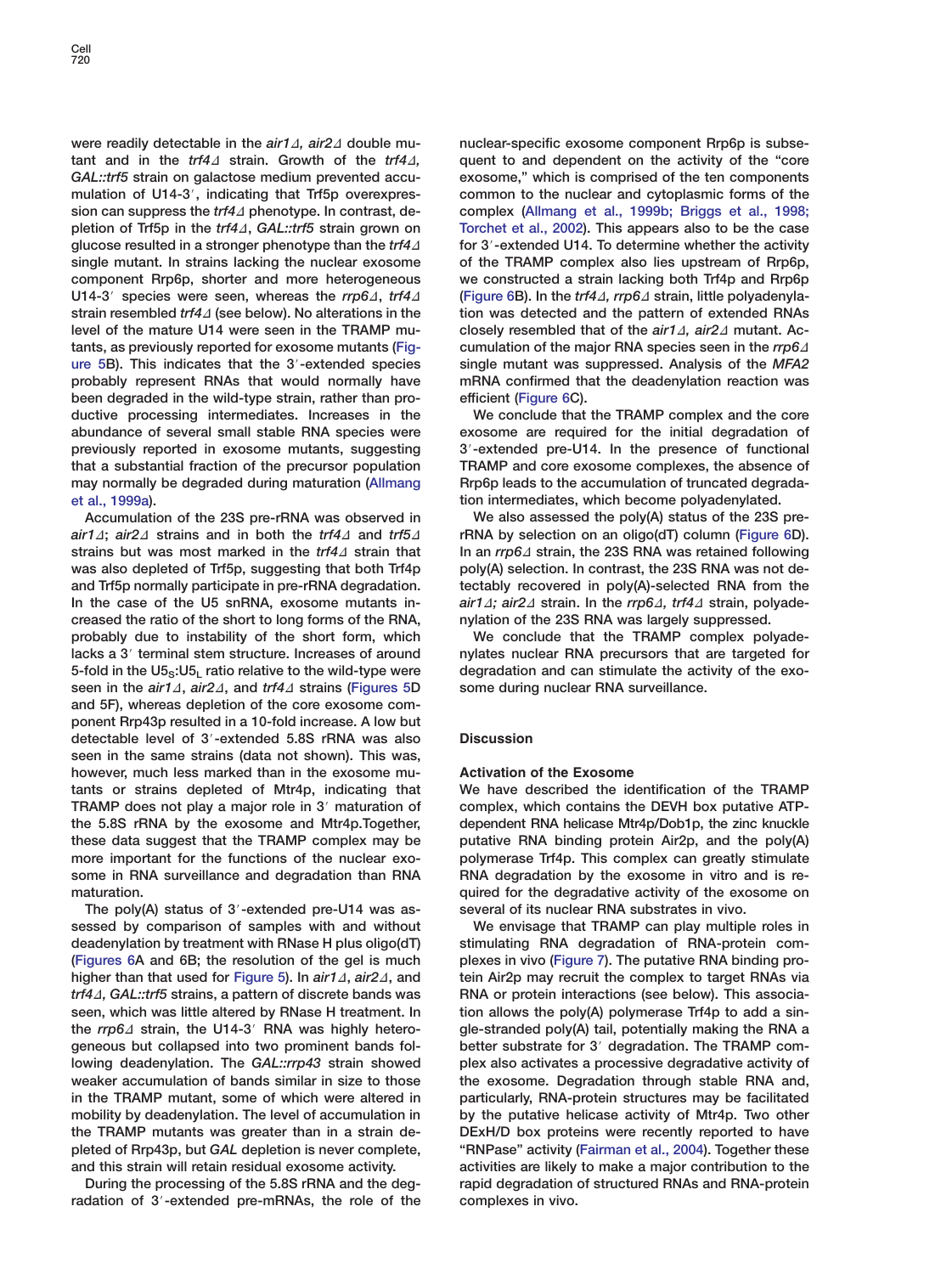<span id="page-8-0"></span>

**Figure 7. Model for the Roles of the TRAMP Complex in RNA Degradation**

**The TRAMP complex interacts with RNAs or RNP complexes, making them targets for degradation. In the case of defective pre-tRNAs, this might involve direct binding to the RNA; however, on most substrates, we envisage that this will primarily be via protein:protein interactions. In either case, the zinc finger domains of Air2p might be involved in substrate binding. The RNA is then polyadenylated by Trf4p. Exosome recruitment and activation then requires the intact TRAMP complex. The activated exosome then rapidly deadenylates the RNA and can penetrate into regions of stable structure. We anticipate that Mtr4p is important for dissociation or remodeling of stable RNP structures to allow passage of the exosome.**

**The TRAMP complex was able to stimulate in vitro degradation of a purified, naked RNA substrate by the exosome in the absence of added ATP, showing that polyadenylation is not essential for activated degradation. Consistent with this conclusion, a catalytically inactive** *trf4* mutation is viable in combination with a *trf5* $\varDelta$ **deletion [\(Wyers et al., 2005\)](#page-11-0), whereas the double deletion is lethal [\(Castano et al., 1996b\)](#page-10-0). This shows that the in vivo function of Trf4p/Trf5p does not strictly require the polyadenylation activity. However, it seems very likely that this plays an important role in exosome activation in vivo and might also stimulate degradation by other nucleases.**

**The TRAMP complex appears to be very well equipped to promote RNA degradation, but just why so many activities are required in one complex is less clear. This is, however, reminiscent of the presence of multiple different types of exonuclease in the exosome itself, which contains processive hydrolytic, distributive hydrolytic, and processive phosphorolytic activities. A general explanation may be that many RNAs, particularly the spacer regions of stable RNA precursors, diverge very rapidly and evolution has therefore equipped the degradation system to deal with all eventualities.**

## **Composition of the TRAMP Complex**

**The proteomic data show that Mtr4p forms separate complexes with Trf4p plus Air2p and with Trf5p. We** **identified Air2p but not Air1p coprecipitated with Trf4p-TAP and Mtr4p-TAP. However, the in vivo analyses strongly indicate that Air1p can functionally replace Air2p in the TRAMP complex, and it may be that Air1p is simply less abundant than Air2p.**

**Trf4p and Trf5p are closely related members of a large family of predicted nucleotidyltransferase that are present in all eukaryotes. These include the cytoplasmic poly(A) polymerases gld-2 in** *C. elegans* **and Cid13p in** *S. pombe* **[\(Kwak et al., 2004; Wang et al.,](#page-11-0) [2002; Wang et al., 2000\)](#page-11-0), but localization analyses show Trf4p-TAP and Trf5p-TAP to be exclusively nuclear (data not shown) [\(Huh et al., 2003\)](#page-11-0). Trf4p purified under conditions that disrupt its association with Mtr4p showed a robust poly(A) polymerase activity in vitro on two different substrates tested, with substantial specificity for ATP incorporation. In contrast, Trf5p did not show polyadenylation activity in our in vitro assays. Trf5p contains all of the catalytic residues present in the canonical poly(A) polymerase Pap1p, and its lack of in vitro activity may be related to the failure to coprecipitate Air2p with TAP-Trf5p. Recent analyses have shown that recombinant Trf4p is active in polyadenylation only if coexpressed with Air1p or Air2p [\(Wyers et al., 2005\)](#page-11-0). Deletion of both** *TRF4* **and** *TRF5* **is synthetic lethal [\(Castano et al., 1996b\)](#page-10-0), and depletion of Trf5p from a** trf4<sup>1</sup> strain enhanced the RNA accumulation pheno**types relative to the strain lacking only Trf4p, whereas Trf5p overexpression suppressed the** *trf4*D **phenotype.**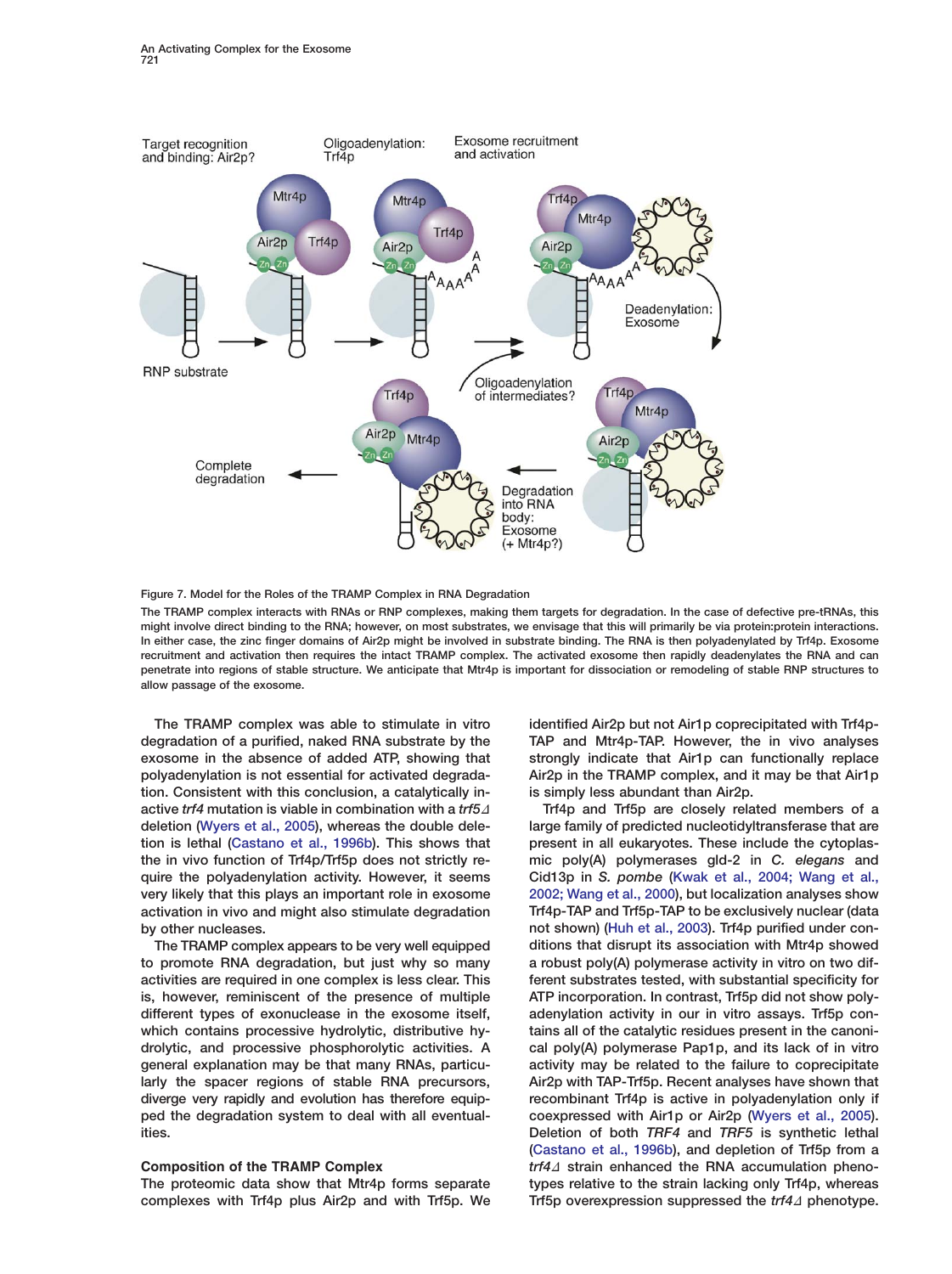**These results strongly indicate that a Trf5p-containing complex exists in vivo, which can partially substitute for the Trf4p-containing TRAMP complex.**

**Previous analyses have concluded that Trf4p and Trf5p function in DNA replication and chromosome cohesion as components of DNA polymerase sigma (also referred to as Pol kappa) [\(Castano et al., 1996a; Cas](#page-10-0)[tano et al., 1996b\)](#page-10-0). However, a more recent report failed to reproduce the DNA polymerase activity [\(Saitoh et al.,](#page-11-0) [2002\)](#page-11-0), and the relationship between its DNA polymerase activity and the role of Trf4p in the TRAMP complex is currently unclear.**

**A key outstanding question is the mechanism of recognition of RNAs and RNA-protein complexes as substrates for TRAMP/exosome degradation. The canonical Pap1p family of poly(A) polymerases has an RNA recognition motif (RRM) [\(Wang et al., 2002\)](#page-11-0), but this is absent in GLD-2 and related cytoplasmic poly(A) polymerases [\(Kwak et al., 2004](#page-11-0)), and no recognizable RNA binding motif is present in Trf4p or Trf5p (M. Dlakic, personal communication). RNA recognition activity is conferred on GLD-2 by association with a KH domain, RNA binding protein GLD-3 [\(Kwak et al., 2004; Wang et al.,](#page-11-0) [2002\)](#page-11-0). In the case of Trf4p, we envisage that the specificity of RNA and/or RNP recognition may be provided by the zinc knuckle protein Air2p.**

## **In Vivo Functions of the TRAMP Complex**

**Previous work has established roles for the nuclear exosome and Mtr4p in the processing and/or degradation of precursors to many stable RNA species including rRNAs, snRNAs, and snoRNAs. In vivo analyses of strains lacking the other TRAMP components indicate that the complex is required for the processing and/or degradation of exosome substrates including the U14 snoRNA, the U5 snRNA, and the pre-rRNA. In the case** of the 3'-extended pre-U14 snoRNA, which we exam**ined in some detail, the TRAMP complex acts upstream of the nuclear-specific exosome component Rrp6p. During the processing of other nuclear exosome substrates, the core exosome obligatorily acts before Rrp6p, with "exonuclease handover" occurring at defined positions during maturation [\(Allmang et al.,](#page-10-0) [1999b; Briggs et al., 1998; Torchet et al., 2002\)](#page-10-0).**

**Strains lacking Rrp6p also accumulate polyadenylated forms of other small stable RNAs (5S rRNA, U6 snRNA, and U18 snoRNA), and this was also suppressed by deletion of** *TRF4* **[\(Wyers et al., 2005\)](#page-11-0), indicating that this may be a general phenomenon.**

**Poly(A) addition by Trf4p has a function that is presumably very different from pre-mRNA polyadenylation by the canonical polymerase Pap1p. It seems likely that part of the functional difference arises from the speed and processivity of the polyadenylation reactions. Within the mRNA cleavage and polyadenylation complex, Pap1p is highly processive, rapidly adding around 250 adenine residues in human cells and 60–90 residues in yeast [\(Brown and Sachs \[1998\]](#page-10-0) and references therein). This processive activity presumably prevents access of the exosome to the 3**# **end of the RNA until polymerization is complete and the transcript has been bound by the poly(A) binding protein Pab1p. In contrast, incubation with Trf4p led to slow polyadenylation** **(c1nt min−1 in vitro) with a distributive mode of addition, which is likely to be accompanied by frequent dissociation of the polymerase from the substrate. Consistent with this idea, the presence of the exosome suppressed accumulation of the polyadenylated substrate in vitro. We speculate that oligo(A) tails added in vivo by TRAMP are never normally extended to the length at which the poly(A) binding protein Pab1p would bind, unless exosome activity is compromised. In the absence of exosome activity, oligo(A) tails added by TRAMP may act as primers for polyadenylation by Pap1p. One possibility is that elongation of the tail to a length that allows Pab1p binding stimulates rapid polyadenylation by Pap1p.**

**It is conceivable that there are situations in which TRAMP can generate functional mRNA poly(A) tails, either alone or by initiating poly(A) addition by Pap1p. For example, strains carrying** *rna14-1* **mutations are de**fective for mRNA 3' end cleavage and polyadenylation. **This leads to formation of long 3**#**-extended transcripts that are rapidly degraded by the core exosome [\(Torchet](#page-11-0) [et al., 2002](#page-11-0)). In** *rna14-1* **strains that also lack Rrp6p, a posttranscriptional polyadenylation activity generates functional mRNAs, and this is a good candidate for a TRAMP-dependent biosynthetic activity. In this context, it is noteworthy that a substantial number of sequenced human cDNAs have poly(A) tails at locations that lack the signature upstream AAUAAA sequence or close variants (see, for example, [Beaudoing et al.](#page-10-0) [\[2000\]](#page-10-0)). This suggests that polyadenylation at these sites may result from an alternative pathway.**

## **Conclusions**

**The exosome is well conserved in all eukaryotes tested, and homologs of Mtr4p, Trf4/5p, and Air1/2p are each present in plant, fly, and human genomes, indicating that the pathway of RNA processing and degradation described here is likely to be evolutionarily conserved. Moreover, RNA oligoadenylation also occurs in** *E. coli***, where it activates both stable RNA and mRNA degradation by 3**# **exonucleases [\(Li et al. \[1998\], Li et al. \[2002\],](#page-11-0) [Mohanty and Kushner \[2002\];](#page-11-0) reviewed in [Dreyfus and](#page-11-0) [Regnier \[2002\], Kushner \[2002\]\)](#page-11-0). We speculate that the ancestral role of poly(A) addition was the stimulation of exonuclease degradation, and this function is maintained in modern bacteria. Following the appearance of the nuclear envelope, the ancestral function of oligoadenylation in degradation was retained in the eukaryotic nucleus, while longer poly(A) tails in the cytoplasm took on distinctly different functions in mRNA stability and translation.**

### **Experimental Procedures**

#### **Strains and Media**

**Strains were grown in YPD medium containing 2% peptone, 1% yeast extract, and 2% glucose or YPGal 2% containing 2% peptone, 1% yeast extract, and 2% galactose. Strains of** *S. cerevisiae* **used in this study are listed in Table S2. Transformation was performed as described [\(Gietz et al., 1995\)](#page-11-0).**

### **Two-Hybrid Analyses**

**The full-length ORF of YJL050w was amplified from** *S. cerevisiae* **genomic DNA using primers S633 and S634 (see Table S2). The PCR product was digested with Sfi1 and cloned into Sfi1-digested**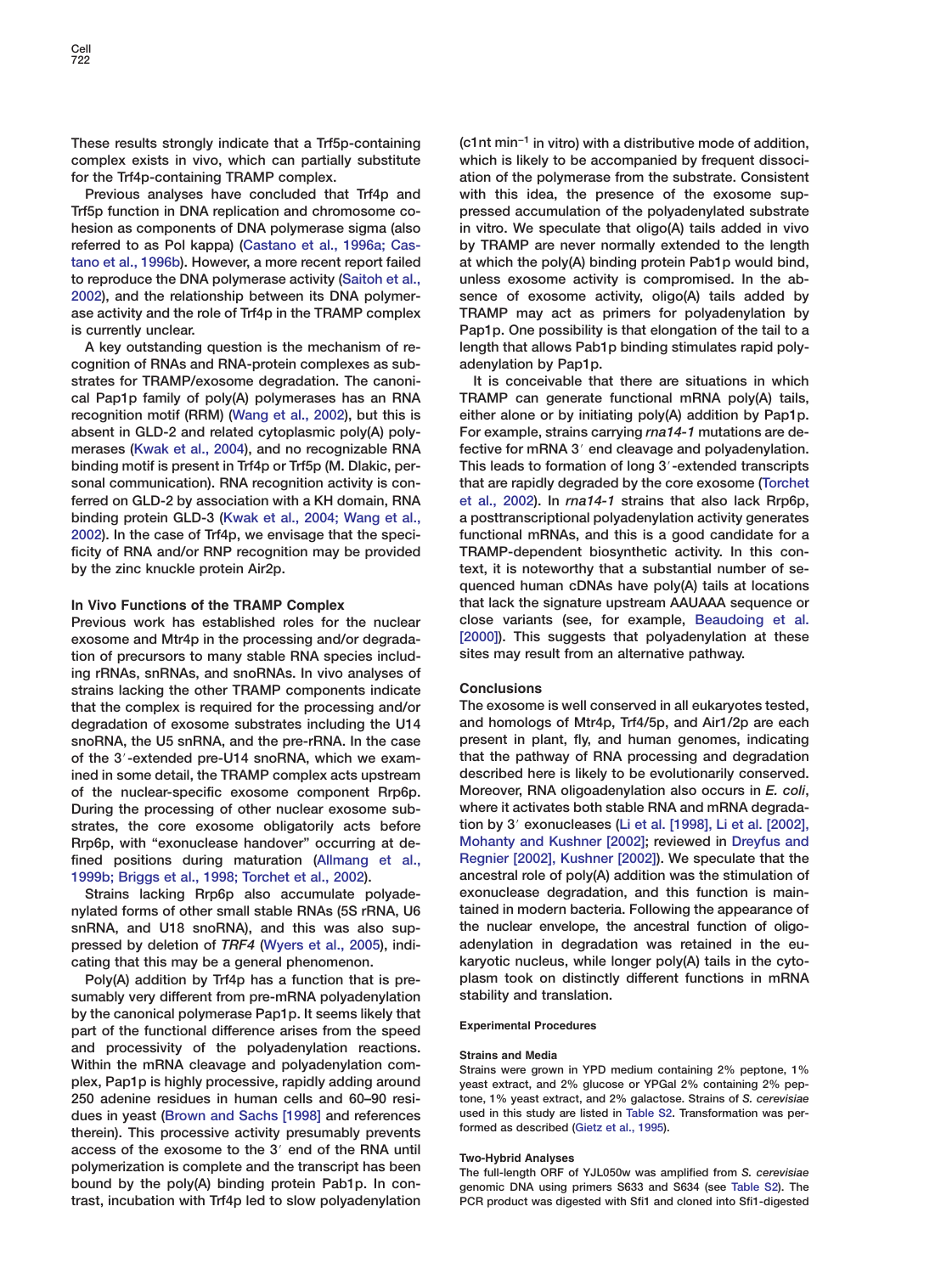<span id="page-10-0"></span>**vector pB27 (lexA, C-terminal fusion) supplied by Hybrigenics SA (Paris). Correct cloning was confirmed by sequencing. Two-hybrid screening of a** *S. cerevisiae* **genomic library was performed by Hybrigenics under the auspices of EU grant QLG2-CT-2001-01554 using techniques modified from [\(Fromont-Racine et al., 1997\)](#page-11-0).**

#### **In Vivo Analyses**

**Yeast RNA extraction and Northern analysis were performed as described [\(Tollervey, 1987](#page-11-0)). Oligonucleotide probes used are listed in Table S3.**

#### **Deadenylation of RNA**

RNA (20  $\mu$ g total) was hybridized to 500 ng (dT)<sub>18</sub> in 25 mM Tris-**HCl (pH 7.5), 1 mM EDTA, 50 mM NaCl by slow cooling from 68°C to 30°C. The mixture was adjusted to 37 mM Tris-HCl (pH 7.5), 83** mM NaCl, 6.7 mM EDTA, 1 mM DTT, and 30  $\mu$ g/ml BSA and di**gested for 1 hr at 30°C with 1U RNase H. Samples were resolved on an 8% acrylamide urea gel. Poly(A)<sup>+</sup> RNA was isolated using an mRNA Isolation Kit System IV (Promega).**

## **Protein Purification**

**Initial TAP purifications were based on the protocol of [\(Rigaut et](#page-11-0)** [al., 1999](#page-11-0)). Briefly, yeast strains were grown in 2 l YPD to OD<sub>600</sub> 2.0-**3.0 and harvested by centrifugation. Cells were lysed with glass** beads (Ø 0.4–0.6 mm) in 20 mM Tris-HCl (pH 7.6), 5 mM MgCl<sub>2</sub>, **0.1% Nonidet P40, and 150 mM NaCl, including a protease inhibitor cocktail (TMN buffer). The cell lysate was cleared by centrifugation at 30,000 × g for 20 min at 4°C. TAP-tagged yeast proteins were precipitated on an IgG Sepharose column. The protein extract was passed through the resin by gravity flow and washed ten times with 10 ml TMN buffer containing 150 or 500 mM NaCl, including two 5 ml washes with agitation. Proteins were recovered using TEV protease at 1:100 in TMN buffer. The residual protein A tag was recovered by washing with 3% glacial acetic acid. Samples were analyzed by Western blotting.**

**Following analyses aimed at optimizing TRAMP recovery, the protocol was altered. In the initial protocol, we observed that, despite the addition of 20 mM Tris at pH 7.6, the cell lysate was approximately pH 5.8. This was therefore reset to pH 7.0 by addition of 1 M Tris base prior to column binding. Western blotting showed that the coprecipitation of Mtr4p with Air2p-TAP and Trf4p-TAP was more efficient following binding at 100 mM than with 150 mM NaCl, and the lower concentration was therefore used in the improved protocol. Binding to the IgG column was performed in batch, for 4–5 hr. All preparations used 2 l of culture at OD600**w**2, producing**  $\sim$  200  $\mu$ I of the final TEV fraction.

**Proteins were separated by SDS-gel electrophoresis and visualized by Coomassie blue staining. Tryptic peptides from excised bands were prepared for mass spectrometry as described [\(Shevchenko et al., 1997\)](#page-11-0). Mass spectrometry analysis was carried out on an Applied Biosystems Voyager DE-STR MALDI-TOF instrument using a** α**-cyano-4-hydroxycinnamic acid (CHCA) matrix. Proteins were identified using the MSDB protein database.**

#### **In Vitro Assays**

**Polyadenylation and RNase assays were performed in buffer con**taining 20 mM Tris (pH 7.6), 5 mM MgCl<sub>2</sub>, 50 mM KCl, 2 mM DTT, **100 g/ml BSA, 0.8 u/l RNasin (buffer M). Nucleotides were added to 1 mM. Standard RNA polymerization and degradation reactions** used 2  $\mu$  of the TRAMP and/or 4  $\mu$  of the exosome preparation in a 25  $\mu$ I reaction volume. The yield of exosome and TRAMP showed **some variation between preparations, but gel analyses of preparations used in one set of analyses indicated that the exosome was present at 650 pM final concentration and Mtr4p-TAP was present at 7 nM (with the TRAMP complex around 10-fold less abundant), while the RNA substrate was at 13 nM. Reactions were stopped by addition of formamide/EDTA gel loading buffer on ice. The 37 nt transcript was produced by in vitro transcription of XbaI-linearized pBS(−) using T3 RNA polymerase, and the 110 nt tRNA transcript** produced by SP6 transcription of a Taq<sup>a</sup>I linearized construct con**taining the** *S. pombe* **tRNASer (***SupSI***) gene [\(Krupp et al., 1991\)](#page-11-0). Transcripts were treated with calf intestinal phosphatase and purified on 12% or 6% polyacrylamide gels. The correct-sized RNA** **band was identified by UV shadowing, excised, and eluted. Eluted RNA was 5**# **labeled using polynucleotide kinase and [**γ**-32P] ATP and gel purified as above. 5**# **labeled, poly(A)+ RNA was prepared from prelabeled RNA by incubation in the presence of high-stringency, affinity-purified Trf4p-TAP in buffer M + 1 mM ATP. RNA was phenol/chloroform extracted, ethanol precipitated, and gel purified.**

#### **Supplemental Data**

**Supplemental Data include two figures and three tables and can be found with this article online at [http://www.cell.com/cgi/](http://www.cell.com/cgi/content/full/121/5/713/DC1/) [content/full/121/5/713/DC1/.](http://www.cell.com/cgi/content/full/121/5/713/DC1/)**

#### **Acknowledgments**

**We thank Hybrigenics SA (Paris) for performing the two-hybrid analysis on** *MTR4***; Mensur Dlakic for his valuable bioinformatic insights; Patrick Linder for supplying anti-Mtr4p; John Aris for supplying anti-Nop1p; James Anderson, Sabine Dettwiler, Stepanka Vanacova, and Walter Keller for communicating unpublished results; Phil Mitchell for critical reading of the manuscript; Ken Sawin for advice on nomenclature; and Caroline Johnstone and Andrew Cronshaw for mass spectrometry. This work was supported by the Wellcome Trust and EU grant QLG2-CT-2001-01554.**

**Received: December 23, 2004 Revised: March 23, 2005 Accepted: April 19, 2005 Published online: May 19, 2005**

#### **References**

**Allmang, C., Kufel, J., Chanfreau, G., Mitchell, P., Petfalski, E., and Tollervey, D. (1999a). Functions of the exosome in rRNA, snoRNA and snRNA synthesis. EMBO J.** *18***, 5399–5410.**

**Allmang, C., Petfalski, E., Podtelejnikov, A., Mann, M., Tollervey, D., and Mitchell, P. (1999b). The yeast exosome and human PM-Scl are related complexes of 3**#/**5**# **exonucleases. Genes Dev.** *13***, 2148– 2158.**

**Allmang, C., Mitchell, P., Petfalski, E., and Tollervey, D. (2000). Degradation of ribosomal RNA precursors by the exosome. Nucleic Acids Res.** *28***, 1684–1691.**

**Aravind, L., and Koonin, E.V. (1999). DNA polymerase beta-like nucleotidyltransferase superfamily: identification of three new families, classification and evolutionary history. Nucleic Acids Res.** *27***, 1609–1618.**

**Aris, P., and Blobel, G. (1988). Identification and characterization of a yeast nucleolar protein that is similar to a rat liver nucleolar protein. J. Cell Biol.** *107***, 17–31.**

**Beaudoing, E., Freier, S., Wyatt, J.R., Claverie, J.M., and Gautheret, D. (2000). Patterns of variant polyadenylation signal usage in human genes. Genome Res.** *10***, 1001–1010.**

**Briggs, M.W., Burkard, K.T., and Butler, J.S. (1998). Rrp6p, the yeast homologue of the human PM-Scl 100-kDa autoantigen, is essential for efficient 5.8 S rRNA 3**# **end formation. J. Biol. Chem.** *273***, 13255–13263.**

**Brown, C.E., and Sachs, A.B. (1998). Poly(A) tail length control in** *Saccharomyces cerevisiae* **occurs by message-specific deadenylation. Mol. Cell. Biol.** *18***, 6548–6559.**

**Castano, I.B., Brzoska, P.M., Sadoff, B.U., Chen, H., and Christman, M.F. (1996a). Mitotic chromosome condensation in the rDNA requires TRF4 and DNA topoisomerase I in** *Saccharomyces cerevisiae***. Genes Dev.** *10***, 2564–2576.**

**Castano, I.B., Heath-Pagliuso, S., Sadoff, B.U., Fitzhugh, D.J., and Christman, M.F. (1996b). A novel family of TRF (DNA topoisomerase I-related function) genes required for proper nuclear segregation. Nucleic Acids Res.** *24***, 2404–2410.**

**de la Cruz, J., Kressler, D., Tollervey, D., and Linder, P. (1998). Dob1p (Mtr4p) is a putative ATP-dependent RNA helicase required for the 3**# **end formation of 5.8S rRNA in** *Saccharomyces cerevisiae***. EMBO J.** *17***, 1128–1140.**